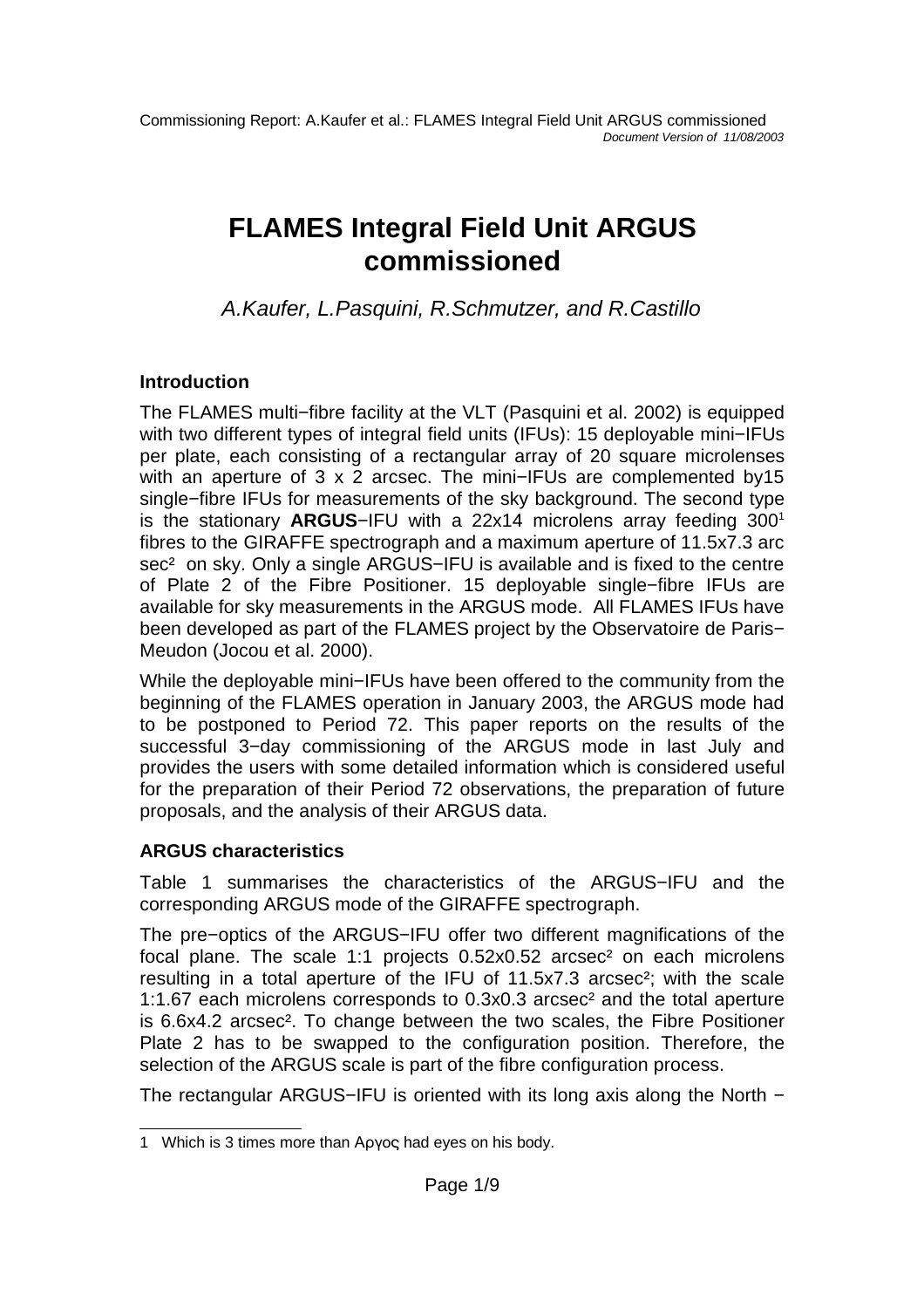South direction on the sky for a position angle of 0 degrees. The position angle of the ARGUS−IFU is counted in the usual sense, i.e., increasing from North over East.

The ARGUS−IFU is not perfectly centred on the optical axis of the telescope but is located at an offset position of −1.25 arcsec in right ascension and −0.9 arcsec in declination for a position angle of 0 degrees. This offset is taken into account during the preset of the telescope and the acquisition of the field so that the user−specified target coordinates are centred on the ARGUS−IFU.

The detailed configuration of ARGUS during the observation is recorded in the header of the FLAMES FITS extension named OzPoz\_Table using the following keywords:

| ARGPOSAN      | 45.7      | Position Angle of ARGUS on sky (Degrees)       |
|---------------|-----------|------------------------------------------------|
| ARGSCALE      | 11:11     | ARGUS Scale                                    |
| CENRA         | 269.05162 | $17:56:12.39$ ARGUS Centre mean RA             |
| <b>CENDEC</b> |           | $-0.025166 - 00:01:31.6$ ARGUS Centre mean DEC |

In the original design and installation of the ARGUS pre−optics a zero− deviation Atmospheric Dispersion Corrector (ADC) was foreseen to compensate the differential, wavelength dependent shifts of the images due to the atmospheric dispersion. The two counterrotating ADC prisms have been removed at the beginning of the ARGUS commissioning and were replaced by a corresponding pupil stop. This decision was taken after a careful reconsideration of the benefits of the ADC over the increased complexity and the inevitably reduced efficiency of the ARGUS mode.

The GIRAFFE observing modes which are affected most by the differential atmospheric dispersion are the bluest wavelength settings with the largest wavelength coverage, i.e., with the lowest resolution. In the most extreme LR1 setting with a wavelength coverage of 360−410 nm the images are shifted by 0.9 (0.6) arcsec along the parallactic angle for an airmass of sec z  $= 2$  (1.5). More critical than the absolute image shifts which can be easily modelled and corrected for in the data reduction, may appear the differential shifts during a long exposure at high airmasses: while the image centre of the ARGUS−IFU is always maintained by the telescope guiding for the central wavelength, the extreme wavelengths of the setting would suffer in the above example from a smearing of the image of  $\pm 0.15$  arcsec along the (changing) parallactic angle over an exposure running from airmass 1.5 to 2. However, considering that the smallest available ARGUS pixel scale is 0.3 arcsec, the differential effect appears negligible even for the most extreme wavelength settings. In general, observations at such blue wavelengths at high airmasses have to be avoided anyway because of the high extinction losses.

The arrangement of the microlenses in the 22x14 array and the resulting geometry of the ARGUS−IFU are shown in Figure 1 together with the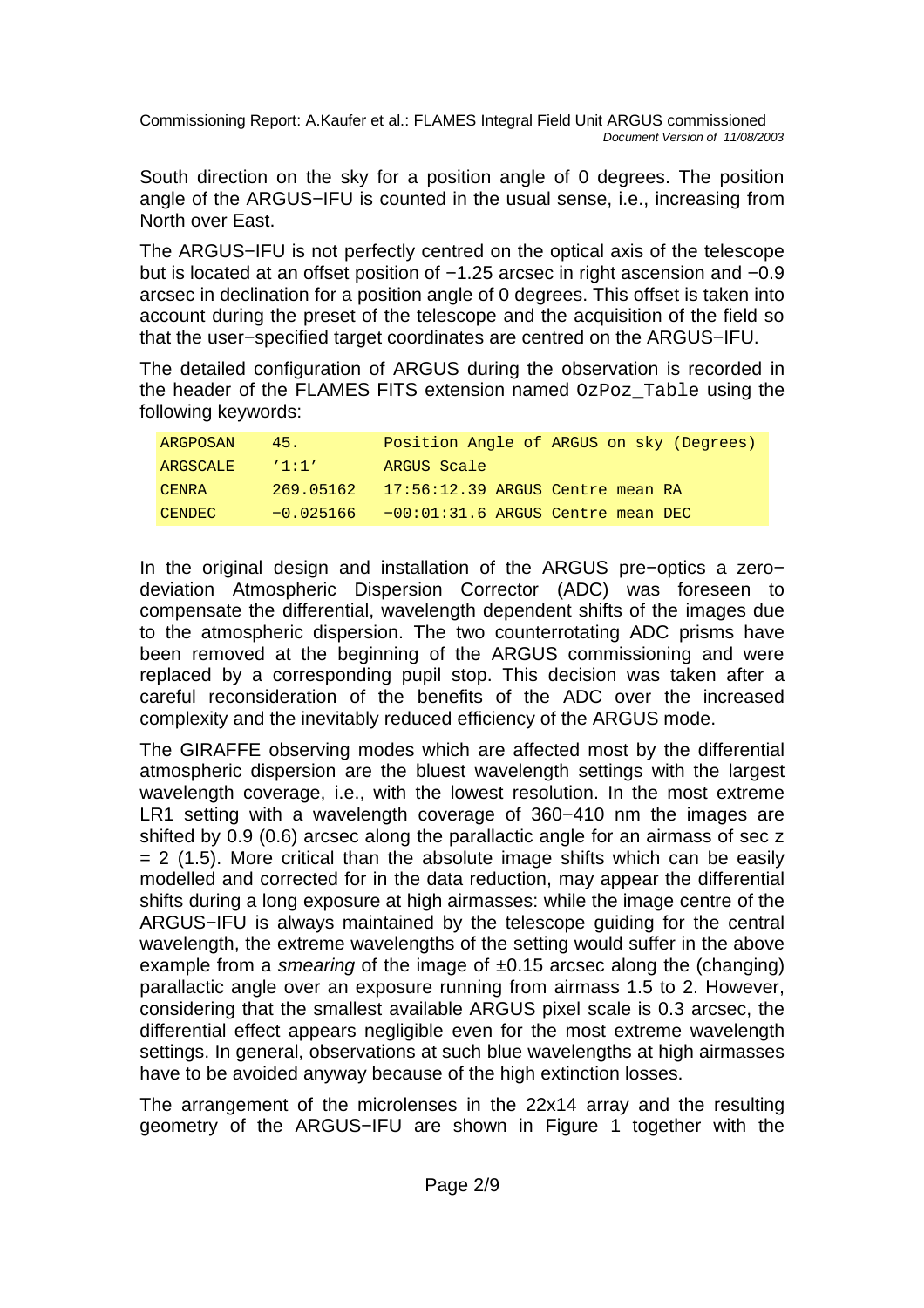organisation of the 300 IFU fibres in the ARGUS−slit of GIRAFFE. The 300 fibres are organised in 15 subslits of 20 fibres each. The order of the fibres in the microlens array and in the corresponding subslit is indicated by arrows in Figure 1. Each of the 15 subslits is complemented with an additional ARGUS sky fibre which is mounted first in the subslit followed by the 20 IFU fibres; in the subslits 1, 4, 7,10, and 13 a simultaneous calibration fibre is mounted last in the subslit. In total, the GIRAFFE ARGUS slit is fed by 300+15+5=320 fibres. The FLAMES FITS extension table named FLAMES\_Fibre\_Table contains the correspondence between the position of the individual fibres in the GIRAFFE slit (table column FPS) and the subslits (column SSN). The columns X and Y eventually record the position of the respective fibre in the microlens array. If the IFU image is reconstructed using the given x,y positions, the long x−axis of the array is oriented in North direction while the short y−axis is oriented in East direction for a position angle of 0 degrees.

# **Preparation of Observations**

All ARGUS observations in FLAMES Service Mode must be prepared using the Fibre Positioner Observation Support Software FPOSS (Shortridge et al. 2003). In addition to the selection of the VLT guidestar and the detailed assignment of the ARGUS Sky and the Fiducial fibres (FACB) fibres, FPOSS allows to define the ARGUS position angle and the ARGUS scale. The coordinates of the field centre as specified in the input target file (.fld) with the keyword CENTRE will be centred on the ARGUS−IFU during the acquisition process. If the field centre is given in the same astrometric system as the fiducial stars, the ARGUS−IFU can be positioned with very high precision on the target. However, in general the required accuracy for the relative astrometry of the target and the fiducial stars can be relaxed to 1 arcsec rms for the ARGUS mode (for MEDUSA and IFU mode, astrometry of better than 0.3 arcsec rms is required).

In FLAMES Visitor Mode a simplified so−called fast ARGUS acquisition procedure is offered which does not require the use of FPOSS for the preparation of the observations and allows to preset from one target to the next without reconfiguration of the fibres. In the fast acquisition mode, the accuracy of the centring of the target relies on the pointing accuracy of the VLT which is better than 3 arcsec. If in addition to the target coordinates the VLT guide star is provided by the user in the same astrometric system, almost the same pointing accuracy as with the fiducial fibres can be achieved. In the fast acquisition the FACBs are not used at all, the ARGUS sky fibres can either be parked or placed on a constant radius in the 25 arcmin field of view. Once the sky fibres are configured and the ARGUS scale is selected, the ARGUS field can be presetted from one target to the next without reconfiguration of the plate. This reduces the overheads between two subsequent ARGUS observations from 30 minutes for the reconfiguration and reattachment of Plate 2 down to 6 minutes as needed for a regular telescope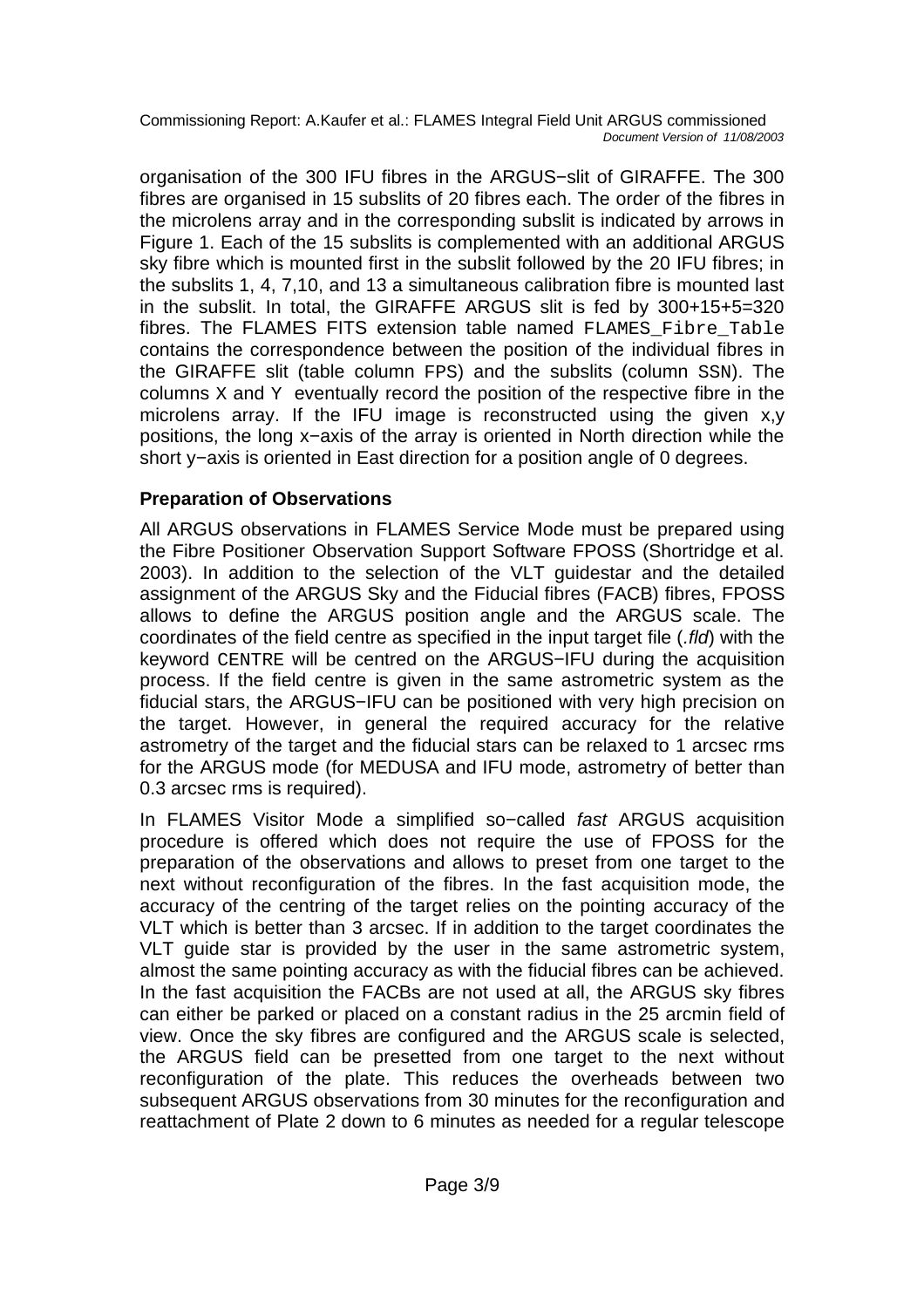preset. Therefore, the fast acquisition is of great importance for ARGUS−only observations in Visitor Mode. In Service Mode two queued ARGUS observations have to (and can) be interlaced with a regular MEDUSA / IFU / UVES observation on Plate 1 to avoid extensive overheads.

The fast acquisition template is complemented by a fast observation template, which allows to offset the telescope between consecutive exposures. This additional feature provides the user with the possibility to raster larger areas of the sky with defined offset patters to create e.g. mosaics of extended objects (for an example of such an observation cf. below).

## **Calibration Plan**

Standard FLAMES calibrations for the science data are provided by the observatory (cf. Kaufer 2003 for details on the FLAMES calibration plan) and include flatfield and wavelength calibrations as taken during daytime with the calibration system of the Fibre Positioner robot by illuminating each individual fibre with a fibre projector fed by calibration lamps. The ARGUS−IFU cannot be illuminated homogeneously because of the limited beam size of the fibre projector. To enlarge the illuminating beam, all robot−flatfields and wavelength calibrations of the ARGUS-IFU are taken with the enlarged scale of 1:67 which allows to illuminate all microlenses of the array. The robot− flatfields can mainly be used to trace the location of the fibres on the detector. For this purpose in addition to the ARGUS−IFU, all ARGUS sky fibres and the simultaneous calibrations fibres are illuminated as well during the flatfield exposures.

In addition to the daytime calibrations, observations of spectrophotometric standard stars with the ARGUS−IFU will be automatically provided by the observatory corresponding to the ARGUS and spectrograph setups used for the science observations. Each observation of a spectrophotometric standard will be followed by a set of flatfields taken with the Nasmyth screen. Contrary to the robot−flatfields, the screenflats do provide a homogeneous illumination of the IFU and can be used to calibrate the relative response of the ARGUS− IFU. The ARGUS screenflats reveal a slight vignetting of <10% at the edges of the array due to the decentering of the ARGUS head w.r.t. the central hole of the plate.

## **First 'Science' Observation**

To test the newly created fast acquisition and observing templates and to demonstrate the capabilities of the ARGUS mode of FLAMES, the extended equatorial region of the eta Carinae Homunculus was observed with five overlapping pointings of the ARGUS−IFU as indicated in Figure 2. At each offset position, a 300 second exposure was taken in the GIRAFFE high− resolution setting around the Halpha line (HR14 with a resolving power of R=47000 and a wavelength coverage of 638−663 nm). For the central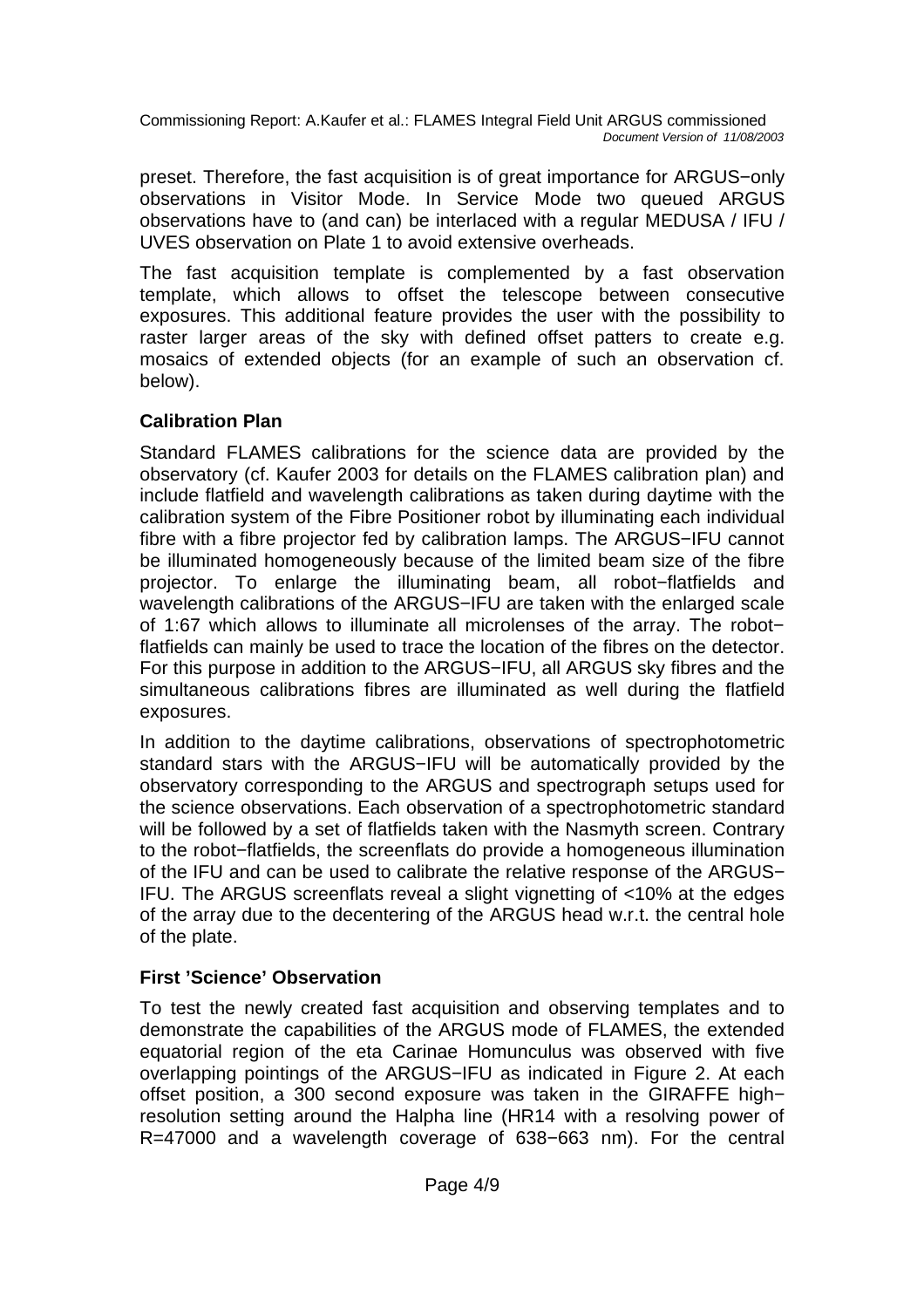pointing, the exposure time was reduced to 1 second because of the extremely strong Halpha emission of the central region of eta Carinae.

Figure 3 shows 4 out of the 14 available wavelength−X planes as extracted from the combined data cube of the 5 ARGUS pointings and nicely demonstrates the power of 3D −spectroscopy: in the presented example the complex spatial, dynamical and physical structure of the eta Carinae Homunculus is revealed to the observer in a single, quite spectacular view.

From our first experience with the ARGUS mode of FLAMES during this successful commissioning run we conclude that the comparatively large size of the ARGUS−IFU paired with the high resolution of the GIRAFFE spectrograph indeed provides the ESO community with a unique new observing capabilities at the VLT.

#### **Acknowledgements**

We would like to thank the OzPoz team at the Anglo−Australian Observatory and Gerardo Avila at ESO/Garching for their active support during the ARGUS commissioning.

## References

Pasquini, L., et al., 2002, Installation and Commissioning of FLAMES, the VLT Multifibre Facility, The Messenger 110, 1

Jocou, L., Guinouard, I., Hammer, F. , Lenoir, H., 2000, SPIE 4008, 475

Kaufer, A., Pasquini, L., Zoccali, M., Dekker, H., Cretton, N., 2003, FLAMES User's Manual, Version 1.1

Shortridge, K., Zoccali, M., Primas, F., Kaufer, A., 2003, FPOSS User's Manual, Version 1.9

Kaufer, A., 2003, FLAMES Calibration Plan, Version 0.4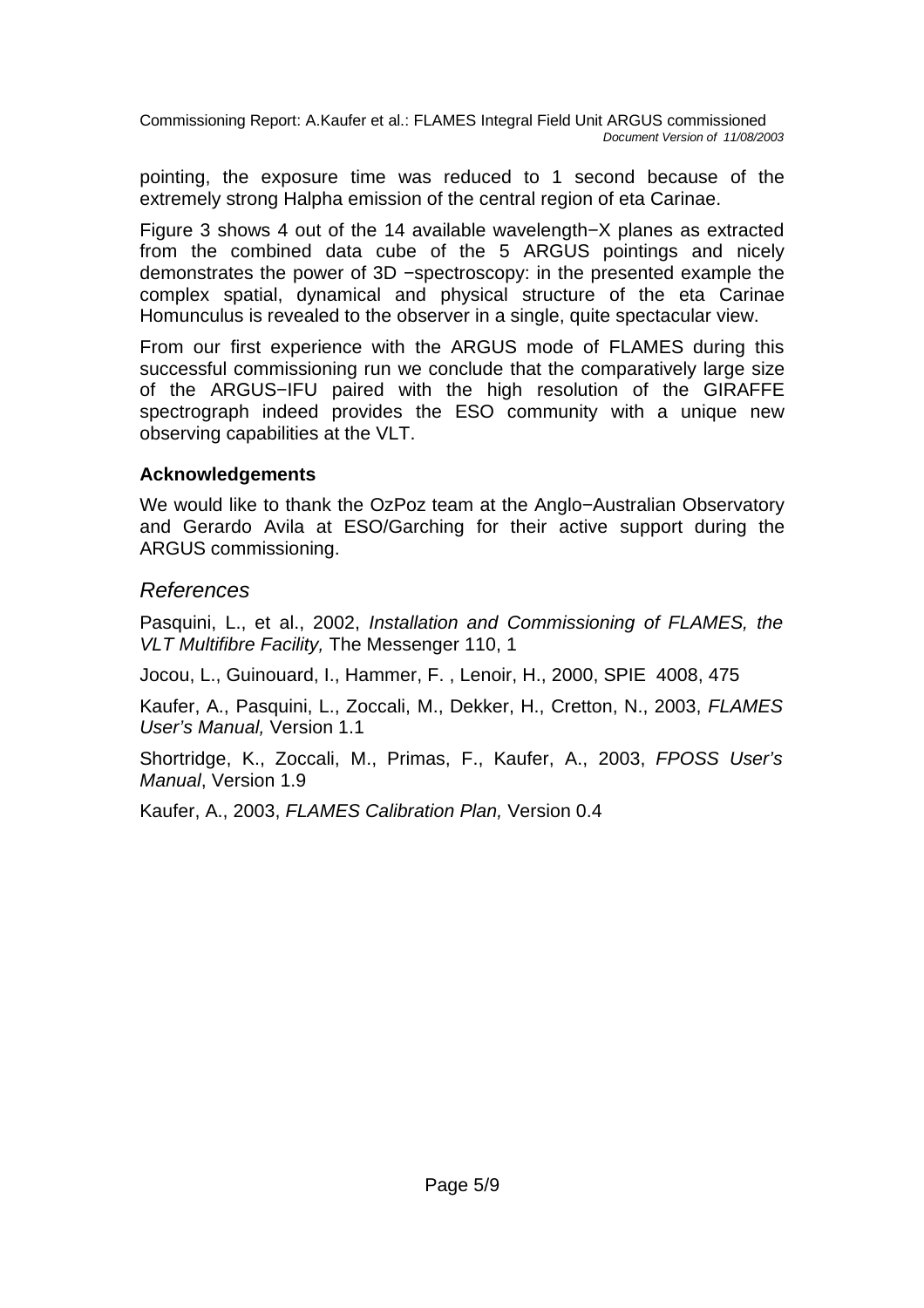| <b>ARGUS-IFU</b>                                |                                                         |
|-------------------------------------------------|---------------------------------------------------------|
| <b>Microlens Array</b>                          | 22x14 x (0.3x0.3mm <sup>2</sup> )                       |
| <b>Pre-optics Scales</b>                        | $1:1 = 0.52 \times 0.52$ arcsec <sup>2</sup> /microlens |
|                                                 | $1:1.67 = 0.3x0.3$ arcsec <sup>2</sup> /microlens       |
| <b>Aperture on Sky</b>                          | 11.5x7.3 $arcsec^2$ (scale 1:1)                         |
|                                                 | $6.6x4.2 \,\text{arcsec}^2$ (scale 1:1.67)              |
| Location                                        | <b>Centre Fibre Positioner Plate 2</b>                  |
| <b>Orientation</b>                              | long axis N-S (Position Angle 0)                        |
|                                                 | long axis N-S (Position Angle 90)                       |
| Efficiency (incl. Fibres,                       | 3.9 (3.3) % at 400nm for HR (LR)                        |
| spectrograph, detector)                         | 6.4 (9.4) % at 600nm for HR (LR)                        |
|                                                 | 4.8 (4.8) % at 900nm for HR (LR)                        |
| Fibre-to-Fibre<br><b>Transmission Variation</b> | < 10%                                                   |
| Atmospheric<br><b>Dispersion Corrector</b>      | none                                                    |
| <b>GIRAFFE-ARGUS</b>                            |                                                         |
| <b>Slit Geometry</b>                            | <b>300 ARGUS fibres</b>                                 |
|                                                 | <b>15 ARGUS Sky fibres</b>                              |
|                                                 | <b>5 Simultaneous Calibration fibres</b>                |
| <b>Resolving Power</b>                          | ~ 33000 (HR grating)                                    |
|                                                 | $\sim$ 11000 (LR grating)                               |
| <b>Wavelength Coverage</b>                      | $\sim \lambda$ / 22 (HR grating)                        |
|                                                 | $\sim \lambda$ / 7 (LR grating)                         |

Table 1: Characteristics of the ARGUS IFU and Mode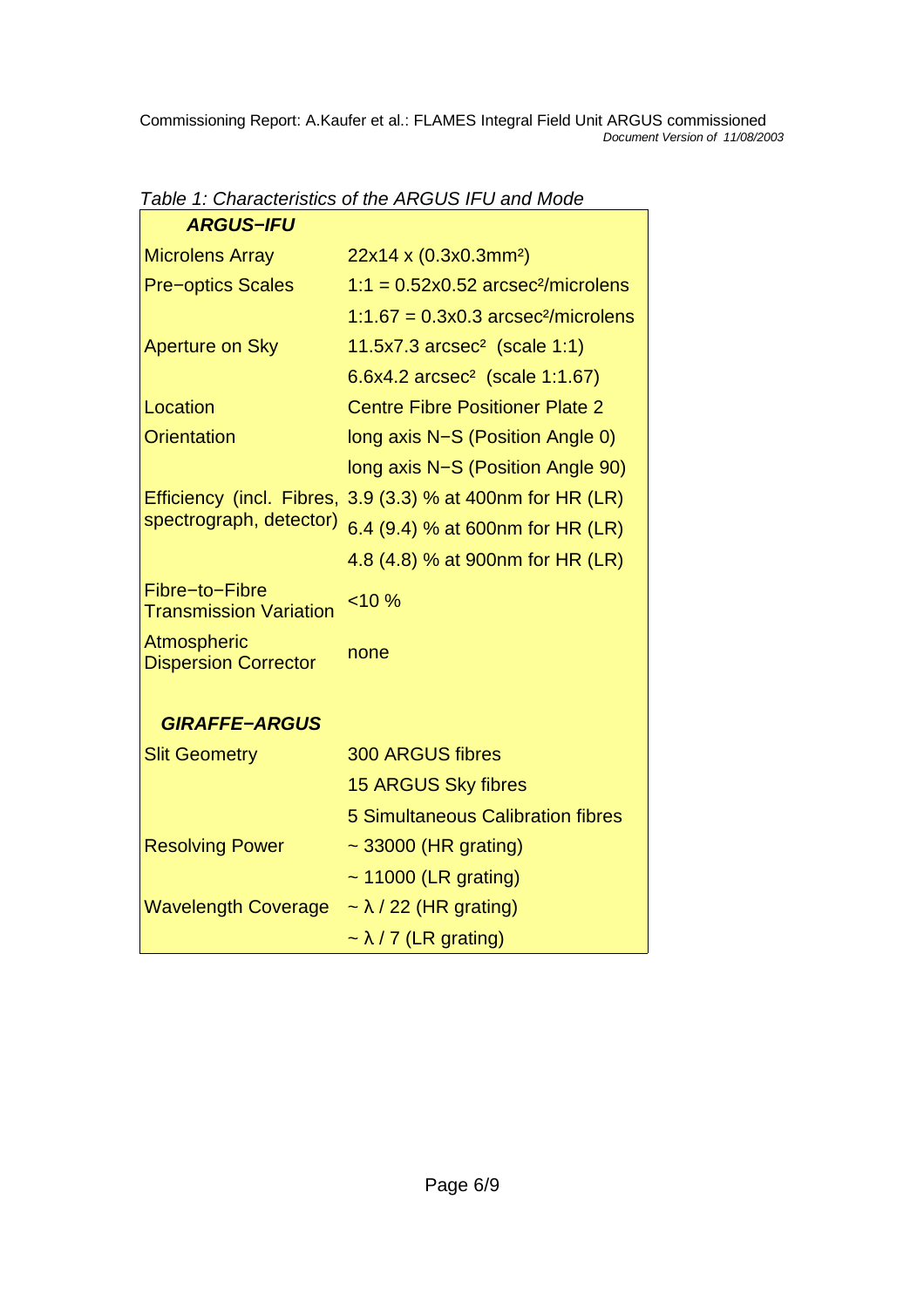

Figure 1: ARGUS−IFU and ARGUS−Slit geometry.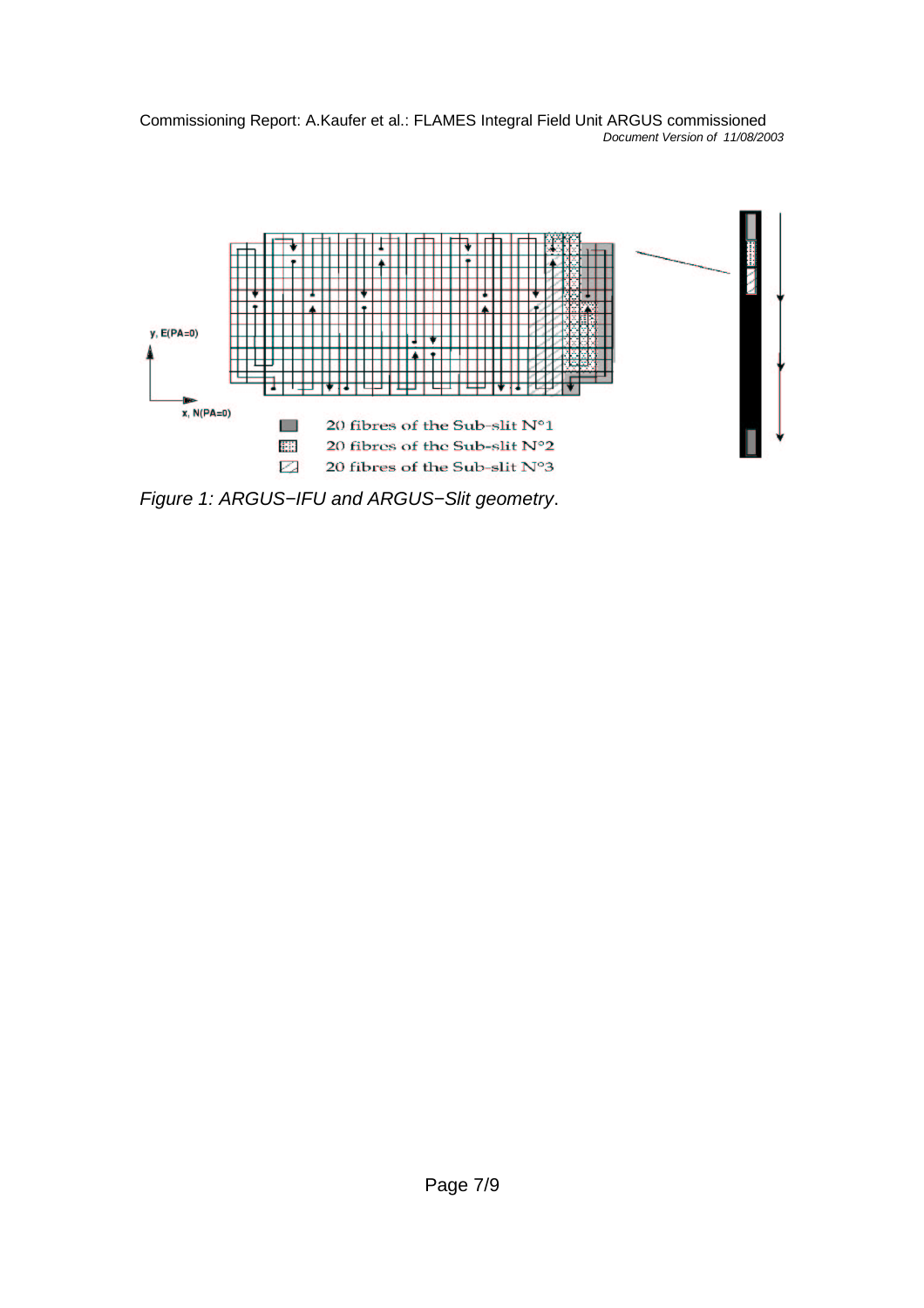N Ē  $10"$ 

Commissioning Report: A.Kaufer et al.: FLAMES Integral Field Unit ARGUS commissioned Document Version of 11/08/2003

Figure 2: Position of the 5 ARGUS pointings on eta Carinae superimposed on a HST WFPC−2 image (from HST Press Release STScI−1994−09).